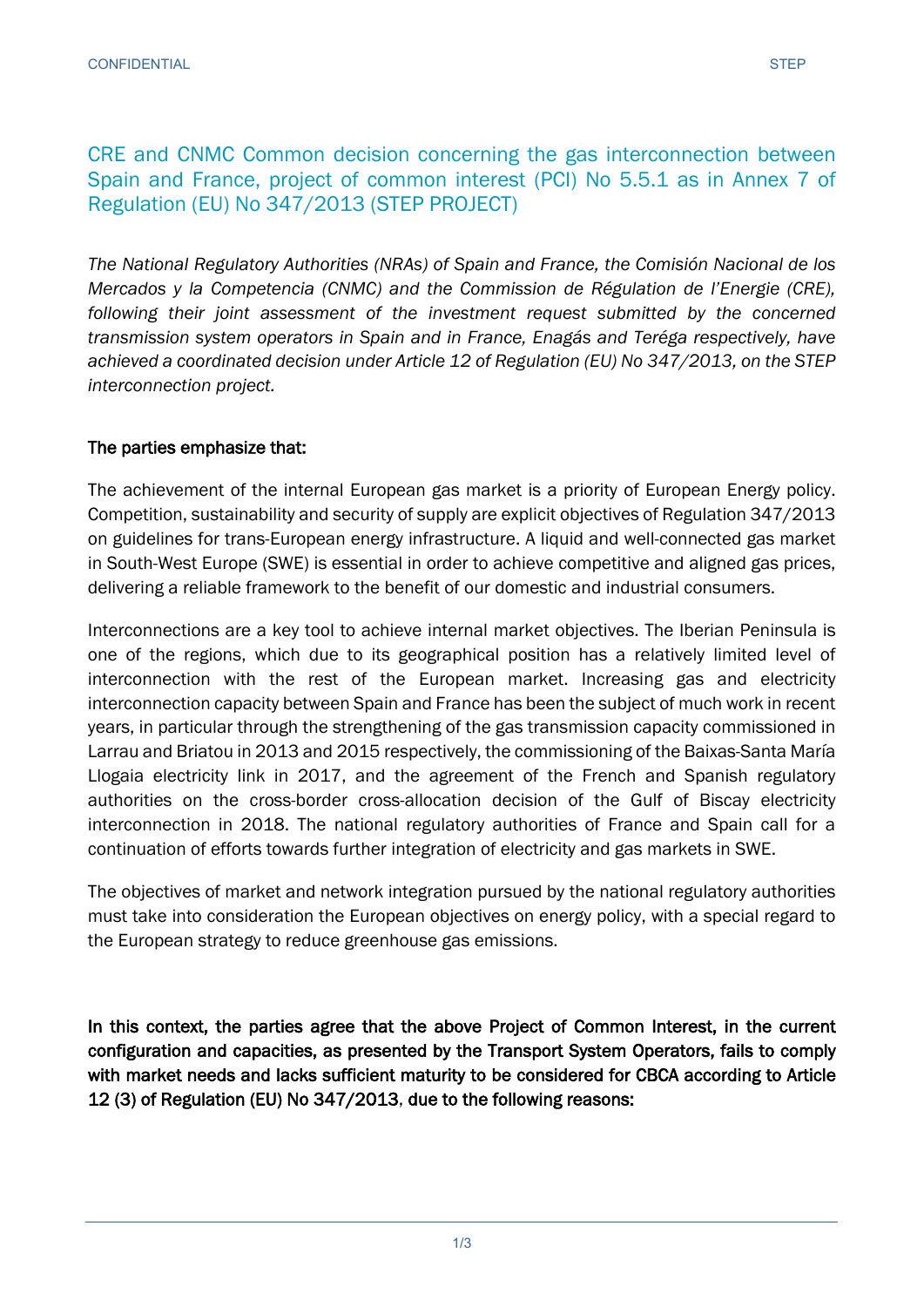### 1. TSOs have failed to submit a project that will offer firm interconnection capacity.

All new capacity provided by this project between France and Spain is defined as interruptible. Therefore, the capacity offered by this project cannot be contracted on a firm basis by the market. This is a determining negative factor when assessing the viability of the infrastructure in the long term, its contribution to achieving competitive and stable prices to the benefit of our domestic and industrial consumers.

## 2. The market has shown no commercial interest for new capacity in the interconnection, as shown by the following market tests:

- Non-binding market tests according with Regulation 2017/459 (CAM NC)
- Specific market test developed by STEP promoters in March 2018
- Two EC consultations through the former platform "Your voice in Europe" within the context of the second and third PCI list.
- Analysis performed during the development of the TYNDP 2017 and the 2017 PCI selection process
- Two Open Seasons developed by ENAGAS, GRTgaz and Terega in 2009 and 2010 to assess network users binding commitments for new interconnection.

# 3. The current gas interconnection capacity between France and Spain is not congested.

Current capacity at existing interconnection is not fully contracted. The non-contracted capacity is almost all interruptible, demonstrating, once again, the lack of attractiveness of non-firm capacity to the market.

## 4. The cost of the project is high when compared with European standards

The cost of the project, measured in terms of unit investment costs, is high for South-West European consumers when compared with European standards and ACER's estimates. Unit investment costs of Barbaira-Spanish border (project-based evaluations due to its specific characteristic and terrain) differ considerably from the cost on the Spanish side.

## 5. The project does not guarantee price coupling between gas hubs in France and Iberia

The abovementioned aspects, particularly the lack of commercial interest to contract longterm capacity and its interruptible nature will increase the probability of the Iberian hub to be decoupled form North-West hubs. If shippers are not able to contract firm long-term capacity, this will prevent them from signing long-term gas contracts. Thus, gas prices would remain less competitive for Iberian consumers.

The fact that the project does not create firm capacity is not fully captured in the analysis presented when estimating the level of booked capacity for the interconnector, resulting in a bias to overestimating the benefits of the project, in particular when performing the financial analysis, which is based on revenues from capacity bookings.

Furthermore, the current level of gas interconnection tariffs in the Virtual Interconnection Point Pyrenees, calculated to reflect the costs of transmission in France and Spain, adds to the lack of commercial interest to contract capacity, and fails to provide converged, competitive and stable prices to Iberian consumers.